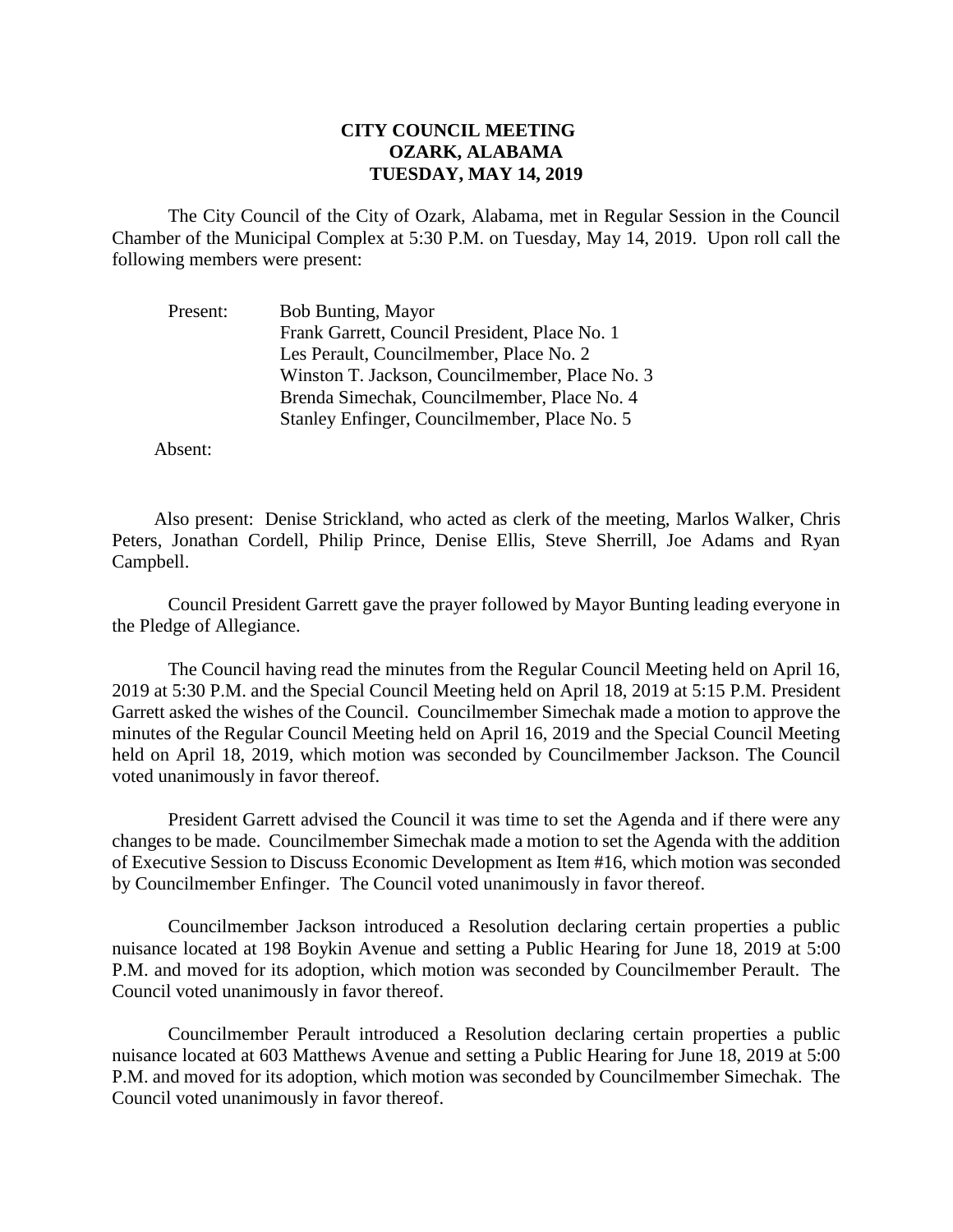Page 2 May 14, 2019

Councilmember Enfinger introduced a Resolution declaring certain properties a public nuisance located at 1856 N Union Avenue and setting a Public Hearing for June 18, 2019 at 5:00 P.M. and moved for its adoption, which motion was seconded by Councilmember Jackson. The Council voted unanimously in favor thereof.

Councilmember Jackson introduced a Resolution declaring certain properties a public nuisance located at 163 Magnolia Street and setting a Public Hearing for June 18, 2019 at 5:00 P.M. and moved for its adoption, which motion was seconded by Councilmember Simechak. The Council voted unanimously in favor thereof.

Councilmember Perault introduced a Resolution confirming the cost of a Weed Lien at 1394 S Union Avenue in the amount of \$360 and moved for its adoption, which motion was seconded by Councilmember Simechak. The Council voted unanimously in favor thereof.

Councilmember Jackson introduced a Resolution confirming the cost of a Weed Lien at 687 Bermuda Street in the amount of \$335 and moved for its adoption, which motion was seconded by Councilmember Simechak. The Council voted unanimously in favor thereof.

Councilmember Enfinger made a motion to re-appoint Jim Harris to the Hospital Board for a six (6) year term, which motion was seconded by Councilmember Jackson. The Council voted unanimously in favor thereof.

Councilmember Simechak made a motion to approve a job description, Animal Shelter Manager, which motion was seconded by Councilmember Enfinger. The Council voted unanimously in favor thereof.

Councilmember Jackson made a motion to allow the Mayor to sign a Memorandum of Understanding (MOU) concerning FivePoint Payment System for Municipal Court, which motion was seconded by Councilmember Simechak. The Council voted unanimously in favor thereof.

Councilmember Enfinger made a motion to deny a Notice of Claim from Justin Baggett, which motion was seconded by Councilmember Simechak. The Council voted unanimously in favor thereof.

Councilmember Jackson made a motion to deny a Notice of Claim from Corrine Kilpatrick, which motion was seconded by Councilmember Simechak. The Council voted unanimously in favor thereof.